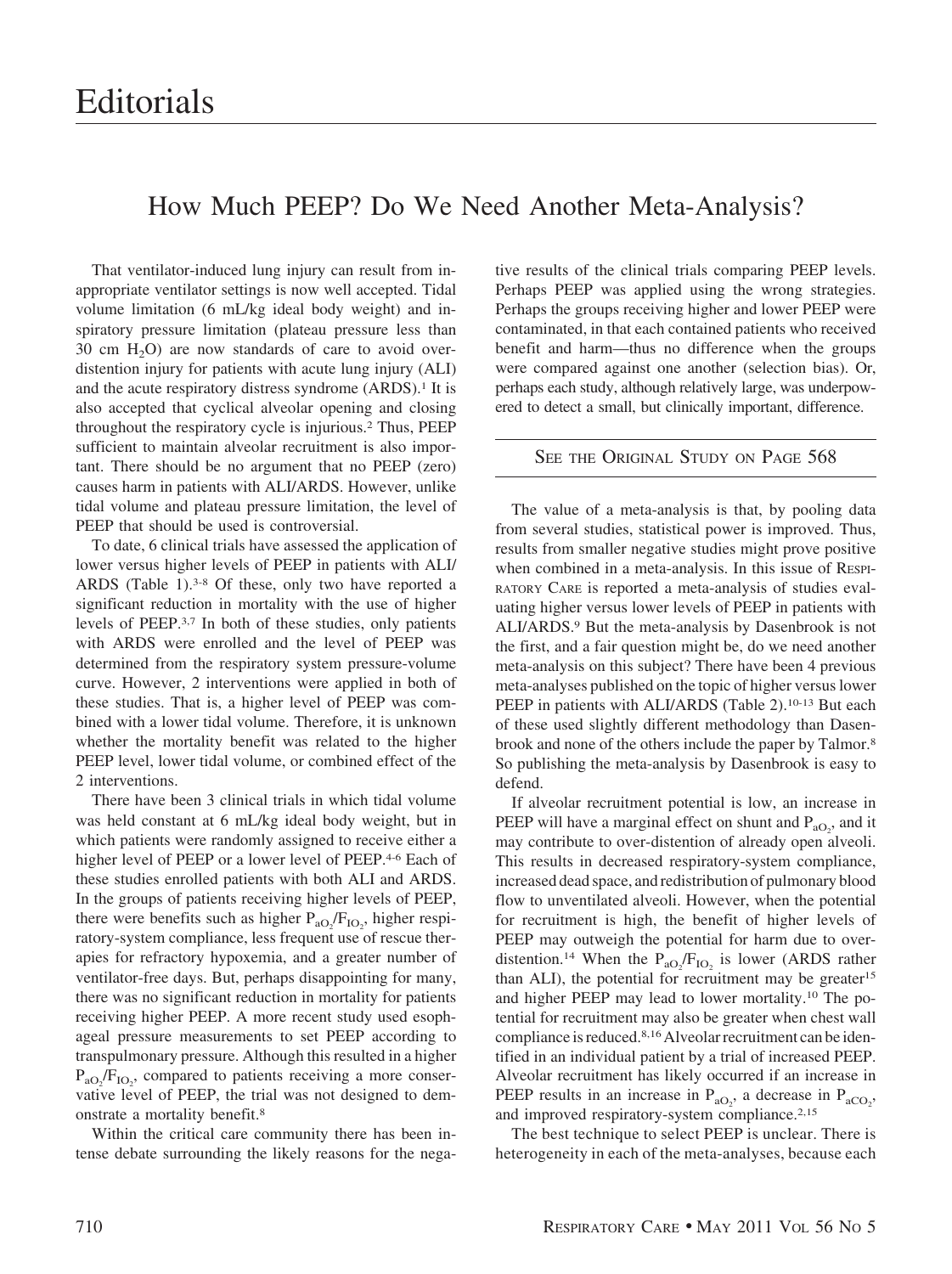| Author              | First Patients<br>(n) | Intervention Group<br>(higher PEEP)                                                                                             | Control Group<br>(lower PEEP)                                                                               | Average PEEP<br>Difference<br>(cm $H_2O$ , %) | Major Finding                                                                                                                                            |
|---------------------|-----------------------|---------------------------------------------------------------------------------------------------------------------------------|-------------------------------------------------------------------------------------------------------------|-----------------------------------------------|----------------------------------------------------------------------------------------------------------------------------------------------------------|
| Amato <sup>3</sup>  |                       | 53 $V_T$ 6 mL/kg,<br>PEEP $16.4 \pm 0.4$ cm H <sub>2</sub> O                                                                    | $V_T$ 12 mL/kg, PEEP 8.7 $\pm$ 0.4<br>cm H <sub>2</sub> O                                                   | 7.7(46)                                       | Mortality reduced from 71% to 38% with<br>intervention                                                                                                   |
| Brower <sup>4</sup> |                       | 549 $V_T$ 6 mL/kg,<br>PEEP $13.2 \pm 3.5$ cm H <sub>2</sub> O                                                                   | $V_T$ 6 mL/kg, PEEP 8.3 $\pm$ 3.2<br>cm H <sub>2</sub> O                                                    | 4.9(37)                                       | Similar mortality, higher $P_{aO} / F_{IO}$ , and<br>higher compliance with higher PEEP                                                                  |
| Villar <sup>7</sup> |                       | 103 $V_T$ 7.3 $\pm$ 0.9 mL/kg,<br>PEEP 14.1 $\pm$ 2.8 cm H <sub>2</sub> O                                                       | $V_T$ 10.2 $\pm$ 1.2 mL/kg, PEEP<br>$7.3 \pm 0.9$ cm H <sub>2</sub> O                                       | 6.8(48)                                       | Mortality reduced from 53% to 32% with<br>intervention                                                                                                   |
| Mercat <sup>6</sup> |                       | 767 $V_T$ 6 mL/kg,<br>PEEP set to reach a plateau pressure<br>of 28–30 cm H <sub>2</sub> O (14.6 $\pm$ 3.2 cm H <sub>2</sub> O) | $V_T$ 6 mL/kg, moderate PEEP<br>strategy of $5-9$ cm $H2O$<br>$(7.1 \pm 1.8 \text{ cm H}_{2}O)$             | 7.5(51)                                       | Similar mortality, higher-PEEP group had<br>more ventilator-free days, higher<br>compliance, better oxygenation, and<br>less use of adjunctive therapies |
| Meade <sup>5</sup>  |                       | 983 $V_T$ 6 mL/kg,<br>PEEP $14.6 \pm 3.4$ cm H <sub>2</sub> O                                                                   | $V_T$ 6 mL/kg, PEEP 9.8 $\pm$ 2.7<br>cm H <sub>2</sub> O                                                    | 4.8(32)                                       | Similar mortality, higher-PEEP group had<br>lower rate of refractory hypoxemia,<br>death with refractory hypoxemia, and<br>use of rescue therapies       |
| Talmor <sup>8</sup> | 61                    | Esophageal pressure guided<br>PEEP $(V_T 7.1 \pm 1.3 \text{ mL/kg})$<br>and PEEP $17 \pm 6$ cm H <sub>2</sub> O)                | <b>ARDS</b> Network low-PEEP<br>table ( $V_T$ 6.8 $\pm$ 1 mL/kg and<br>PEEP $10 \pm 4$ cm H <sub>2</sub> O) | 7.6(43)                                       | No significant difference in mortality,<br>higher-PEEP group had higher<br>$P_{aO}$ , $/$ $F_{IO}$                                                       |

Table 1. Studies That Have Compared Higher Versus Lower Levels of PEEP In Patients With Acute Lung Injury and the Acute Respiratory Distress Syndrome

Table 2. Meta-Analyses of Studies That Have Compared Higher Versus Lower PEEP

| First<br>Author                        | <b>Studies</b><br>Included                                                                                    | Principal Finding                                                                                                                                                                                  | Comments                                                                                                                                            |
|----------------------------------------|---------------------------------------------------------------------------------------------------------------|----------------------------------------------------------------------------------------------------------------------------------------------------------------------------------------------------|-----------------------------------------------------------------------------------------------------------------------------------------------------|
| Oba <sup>11</sup>                      | Amato <sup>3</sup><br>Brower <sup>4</sup><br>Meade <sup>5</sup><br>Mercat <sup>6</sup><br>Villar <sup>7</sup> | Reduction in hospital mortality in favor of high PEEP<br>(RR 0.89, 95% CI 0.80–0.99, $P = .03$ ).                                                                                                  | Analysis included studies that used 2 simultaneous<br>interventions (higher PEEP with lower $V_T$ vs lower<br>PEEP with higher $V_T$ ).             |
| Putensen <sup>13</sup>                 | Brower <sup>4</sup><br>Meade <sup>5</sup><br>Mercat <sup>6</sup>                                              | Higher PEEP did not reduce hospital mortality<br>(OR 0.86, 95% CI 0.72–1.02, $P = .08$ )                                                                                                           | Also reported that lower $V_T$ reduced hospital mortality<br>(OR 0.75, 95% CI 0.58–0.96, $P = .02$ ) compared<br>with higher $V_T$ at similar PEEP. |
| Phoenix <sup>12</sup>                  | Brower <sup>4</sup><br>Meade <sup>5</sup><br>Mercat <sup>6</sup>                                              | Higher PEEP did not reduce hospital mortality in the 3<br>trials in which 2 levels of PEEP were used, but $V_T$ was<br>held constant (RR 0.90, 95% CI 0.72–1.02, $P = .077$ )                      | Concluded that high PEEP may have a clinically<br>relevant mortality benefit.                                                                       |
| Briel <sup>10</sup>                    | Brower <sup>4</sup><br>Meade <sup>5</sup><br>Mercat <sup>6</sup>                                              | In patients with ARDS, benefit from higher PEEP (RR<br>0.90, 95% CI 0.81–1.00, $P = .049$ ), in patients without<br>ARDS, no benefit from higher PEEP (RR 1.37, 95% CI)<br>$0.98-1.92, P = .07$ ). | Used patient-level data rather than pooled results.                                                                                                 |
| Dasenbrook <sup>9</sup>                | Brower <sup>4</sup><br>Meade <sup>5</sup><br>Mercat <sup>6</sup><br>Talmor <sup>8</sup>                       | No significant difference in 28-day mortality for higher<br>versus lower PEEP (RR 0.90, 95% CI 0.79–1.02) or in<br>hospital mortality for higher versus lower PEEP (RR<br>0.94, 95% CI 0.84-1.05)  | Pneumothorax rate <i>not</i> increased with higher PEEP.                                                                                            |
| $RR = risk ratio$<br>$OR = odds ratio$ |                                                                                                               |                                                                                                                                                                                                    |                                                                                                                                                     |

primary study used a different method to select PEEP. Indeed, a variety of techniques for PEEP selection have been described (Table 3) and it is unclear whether any one is superior to the others. We published 2 case reports recently, in the same issue of RESPIRATORY CARE, in which one described the use of esophageal manometry to set PEEP19 and the other used pressure-volume curves to set PEEP.<sup>20</sup> Some have suggested a decremental, rather than an incremental, PEEP trial.21,22 Using this approach, PEEP is set  $\geq 20$  cm H<sub>2</sub>O and then decreased to identify the level that produces the best compliance. However, a recent study was unable to show differences in patient outcomes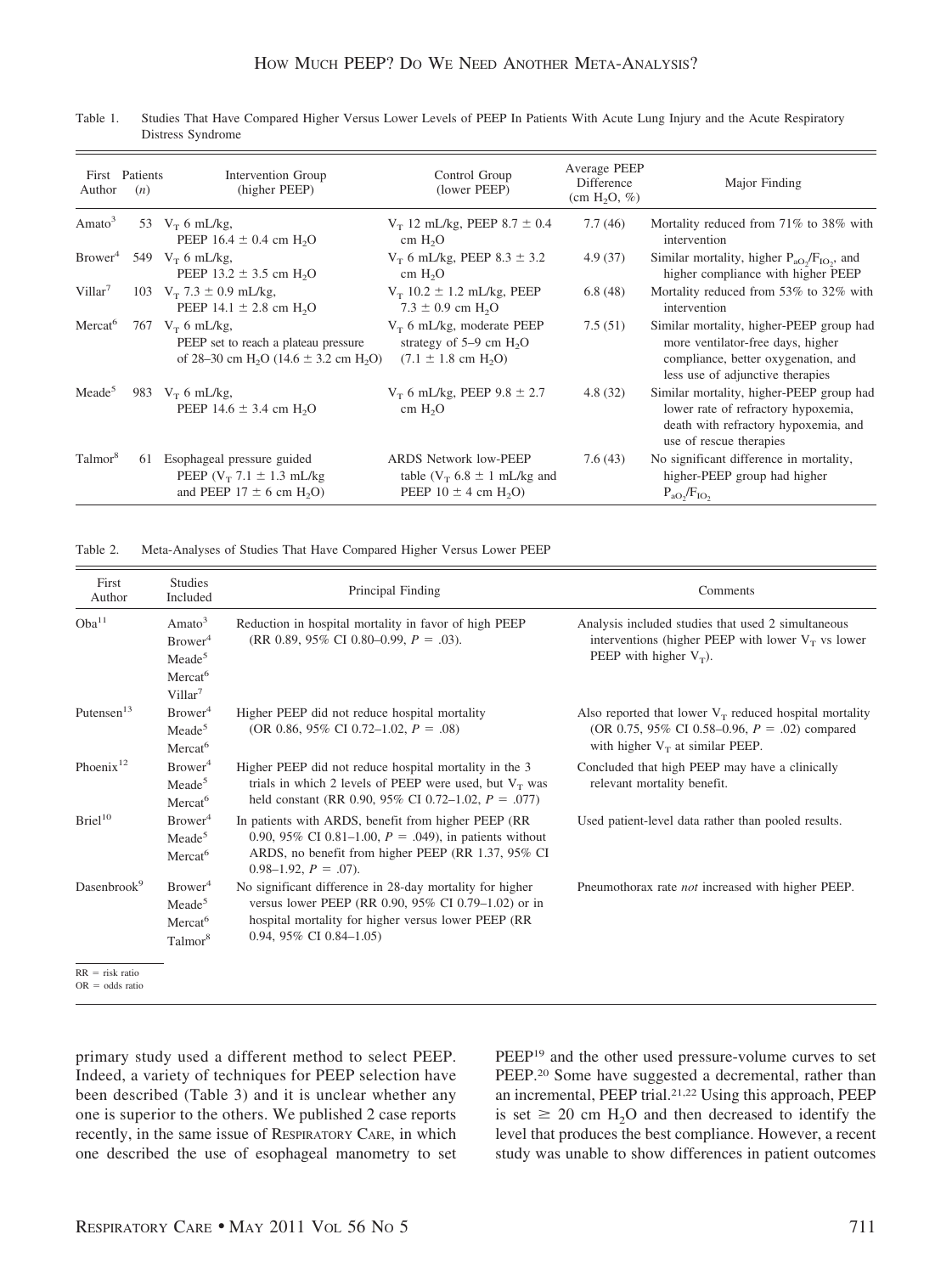| Table 3. |  |  | Methods for Selecting PEEP |  |
|----------|--|--|----------------------------|--|
|----------|--|--|----------------------------|--|

| Oxygenation              | Use of a table of $F_{IO}$ and PEEP combinations to<br>achieve $P_{aO_2}$ or $S_{pO_2}$ within a targeted range. <sup>1,4,5</sup>           |
|--------------------------|---------------------------------------------------------------------------------------------------------------------------------------------|
| Compliance               | Use of PEEP that results in the highest respiratory-<br>system compliance. <sup>17</sup>                                                    |
| Stress index             | The pressure-time curve is observed during<br>constant-flow inhalation for signs of tidal<br>recruitment and over-distention. <sup>18</sup> |
| Esophageal<br>pressure   | Estimate the intra-pleural pressure via esophageal<br>balloon measurement to determine the optimal<br>level of PEEP required. <sup>8</sup>  |
| Pressure-volume<br>curve | PEEP is set slightly greater than the lower<br>inflection point. $3,7$                                                                      |

when setting PEEP by a table was compared to a method using recruitment maneuvers and decremental PEEP.23

Use of higher levels of PEEP, when compared to use of moderate levels of PEEP, does not lead to lower mortality in groups of unselected patients with ALI/ARDS. It is becoming increasingly recognized that different PEEP strategies may be needed for different types of ARDS—for example, when the lungs are highly recruitable versus poorly recruitable. Unfortunately, given the complexity of conducting clinical trials in patients with ALI/ARDS, it is unlikely that high-level studies of higher versus lower levels of PEEP will be conducted in patients selected based on alveolar recruitment potential.

So where does this leave us at the bedside? First, PEEP is good for patients with ALI/ARDS. The debate is not whether PEEP should be used, but rather how much PEEP should be used. Second, the available evidence suggests that modest levels of PEEP may be more appropriate for ALI ( $P_{aO_2}/F_{IO_2}$  > 200 mm Hg), whereas higher levels of PEEP should be used for ARDS ( $P_{aO_2}/F_{IO_2} \le 200$  mm Hg). Higher levels of PEEP should be reserved for patients in whom alveolar recruitment can be demonstrated. Increasing PEEP while driving up the plateau pressure to harmful levels makes no sense. Finally, appropriately powered randomized controlled studies are needed to determine whether there is a best method to set PEEP.

## **Dean R Hess PhD RRT FAARC**

Respiratory Care Services Massachusetts General Hospital Harvard Medical School Boston, Massachusetts.

## **REFERENCES**

1. The Acute Respiratory Distress Syndrome Network. Ventilation with lower tidal volumes as compared with traditional tidal volumes for acute lung injury and the acute respiratory distress syndrome. N Engl J Med 2000;342(18):1301-1308.

- 2. Ramnath VR, Hess DR, Thompson BT. Conventional mechanical ventilation in acute lung injury and acute respiratory distress syndrome. Clin Chest Med 2006;27(4):601-613.
- 3. Amato MB, Barbas CS, Medeiros DM, Magaldi RB, Schettino GP, Lorenzi-Filho G, et al. Effect of a protective-ventilation strategy on mortality in the acute respiratory distress syndrome. N Engl J Med 1998;338(6):347-354.
- 4. Brower RG, Lanken PN, MacIntyre N, Matthay MA, Morris A, Ancukiewicz M, et al. Higher versus lower positive end-expiratory pressures in patients with the acute respiratory distress syndrome. N Engl J Med 2004;351(4):327-336.
- 5. Meade MO, Cook DJ, Guyatt GH, Slutsky AS, Arabi YM, Cooper DJ, et al. Ventilation strategy using low tidal volumes, recruitment maneuvers, and high positive end-expiratory pressure for acute lung injury and acute respiratory distress syndrome: a randomized controlled trial. JAMA 2008;299(6):637-645.
- 6. Mercat A, Richard JC, Vielle B, Jaber S, Osman D, Diehl JL, et al. Positive end-expiratory pressure setting in adults with acute lung injury and acute respiratory distress syndrome: a randomized controlled trial. JAMA 2008;299(6):646-655.
- 7. Villar J, Kacmarek RM, Perez-Mendez L, Aguirre-Jaime A. A high positive end-expiratory pressure, low tidal volume ventilatory strategy improves outcome in persistent acute respiratory distress syndrome: a randomized, controlled trial. Crit Care Med 2006;34(5): 1311-1318.
- 8. Talmor D, Sarge T, Malhotra A, O'Donnell CR, Ritz R, Lisbon A, et al. Mechanical ventilation guided by esophageal pressure in acute lung injury. N Engl J Med 2008;359(20):2095-2104.
- 9. Dasenbrook EC, Needham DM, Brower RG, Fan E. Higher PEEP in patients with acute lung injury: a systematic review and metaanalysis. Respir Care 2011;56(5):568-575.
- 10. Briel M, Meade M, Mercat A, Brower RG, Talmor D, Walter SD, et al. Higher vs lower positive end-expiratory pressure in patients with acute lung injury and acute respiratory distress syndrome: systematic review and meta-analysis. JAMA 2010;303(9):865-873.
- 11. Oba Y, Thameem DM, Zaza T. High levels of PEEP may improve survival in acute respiratory distress syndrome: a meta-analysis. Respir Med 2009;103(8):1174-1181.
- 12. Phoenix SI, Paravastu S, Columb M, Vincent JL, Nirmalan M. Does a higher positive end expiratory pressure decrease mortality in acute respiratory distress syndrome? A systematic review and meta-analysis. Anesthesiology 2009;110(5):1098-1105.
- 13. Putensen C, Theuerkauf N, Zinserling J, Wrigge H, Pelosi P. Metaanalysis: ventilation strategies and outcomes of the acute respiratory distress syndrome and acute lung injury. Ann Intern Med 2009; 151(8):566-576.
- 14. Caironi P, Cressoni M, Chiumello D, Ranieri M, Quintel M, Russo SG, et al. Lung opening and closing during ventilation of acute respiratory distress syndrome. Am J Respir Crit Care Med 2010; 181(6):578-586.
- 15. Gattinoni L, Caironi P, Cressoni M, Chiumello D, Ranieri VM, Quintel M, et al. Lung recruitment in patients with the acute respiratory distress syndrome. N Engl J Med 2006;354(17):1775- 1786.
- 16. Gattinoni L, Pelosi P, Suter PM, Pedoto A, Vercesi P, Lissoni A. Acute respiratory distress syndrome caused by pulmonary and extrapulmonary disease. Different syndromes? Am J Respir Crit Care Med 1998;158(1):3-11.
- 17. Suter PM, Fairley B, Isenberg MD. Optimum end-expiratory airway pressure in patients with acute pulmonary failure. N Engl J Med 1975;292(6):284-289.
- 18. Grasso S, Stripoli T, De Michele M, Bruno F, Moschetta M, Angelelli G, et al. ARDSnet ventilatory protocol and alveolar hyperin-